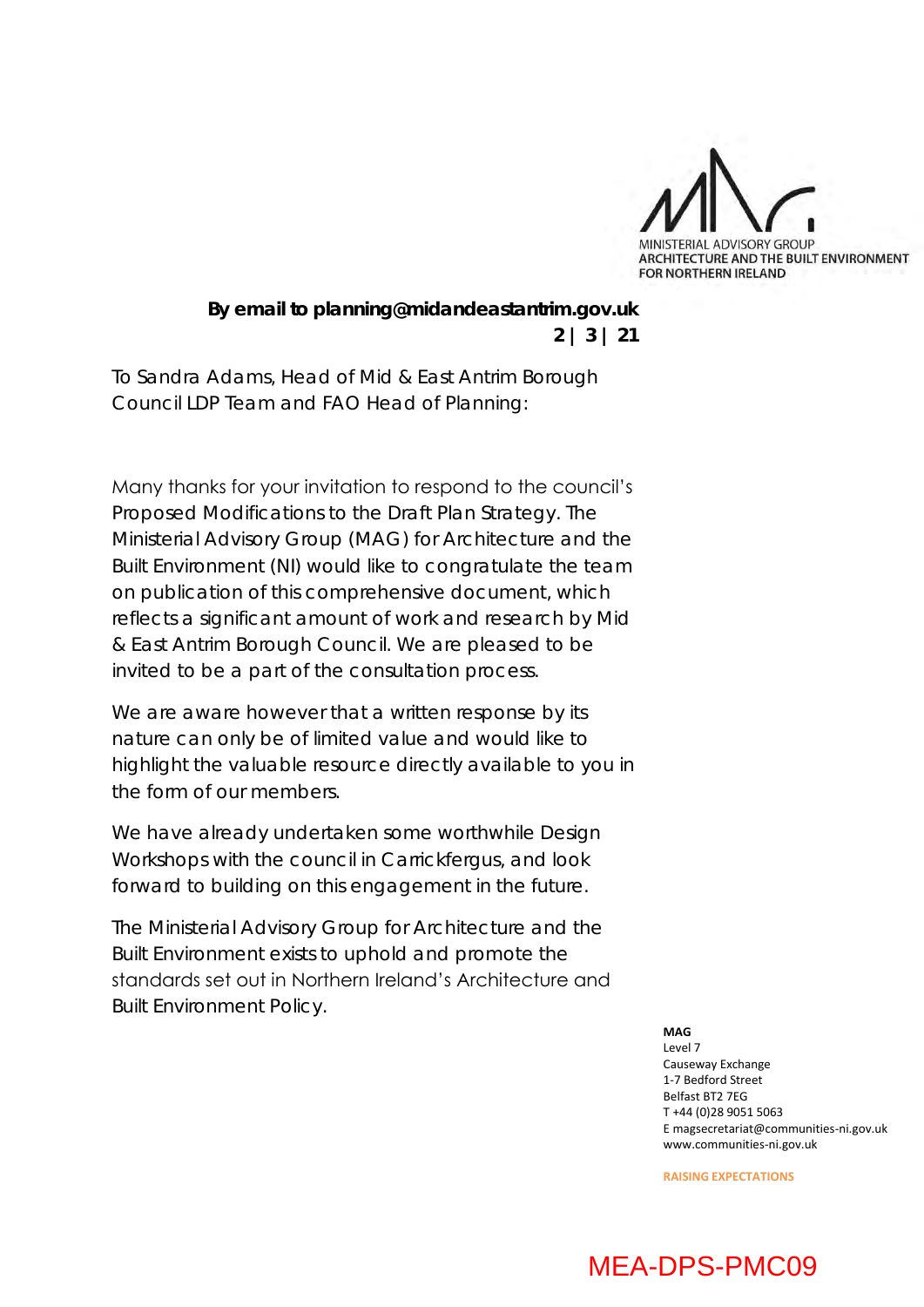

The Group comprises a Chair and eight experienced members drawn from the professions of architecture. landscape architecture, heritage and academic research. In addition we have 40 Expert Advisor members from across the UK and Ireland with wide ranging experience in related fields such as transport, planning and commercial development.

MAG is independent and available to offer support and advice to councils and clients on an 'as requested' basis, with a shared aim of making places better for the people that use them. Recently we have been working together with other councils to finalise their LDPs and we have been invited to continue this process with some councils. including Belfast City Council, as they move towards developing more detailed Design Policy.

MAG also offers Design Reviews and workshops at any stage in the design process of development that will affect our towns and villages. Engaging directly with the council and design team has the potential to achieve the best possible outcome. Projects are reviewed by MAG in an unbiased and holistic way, looking not only at the design of individual buildings, but at their setting in their urban or rural context, pedestrian and traffic routes and their potential for positively impacting their communities in a wider context.

We would like to continue to offer you MAG's engagement with the council - we have a dedicated MAG Member, Nicola Waddington, who would be happy